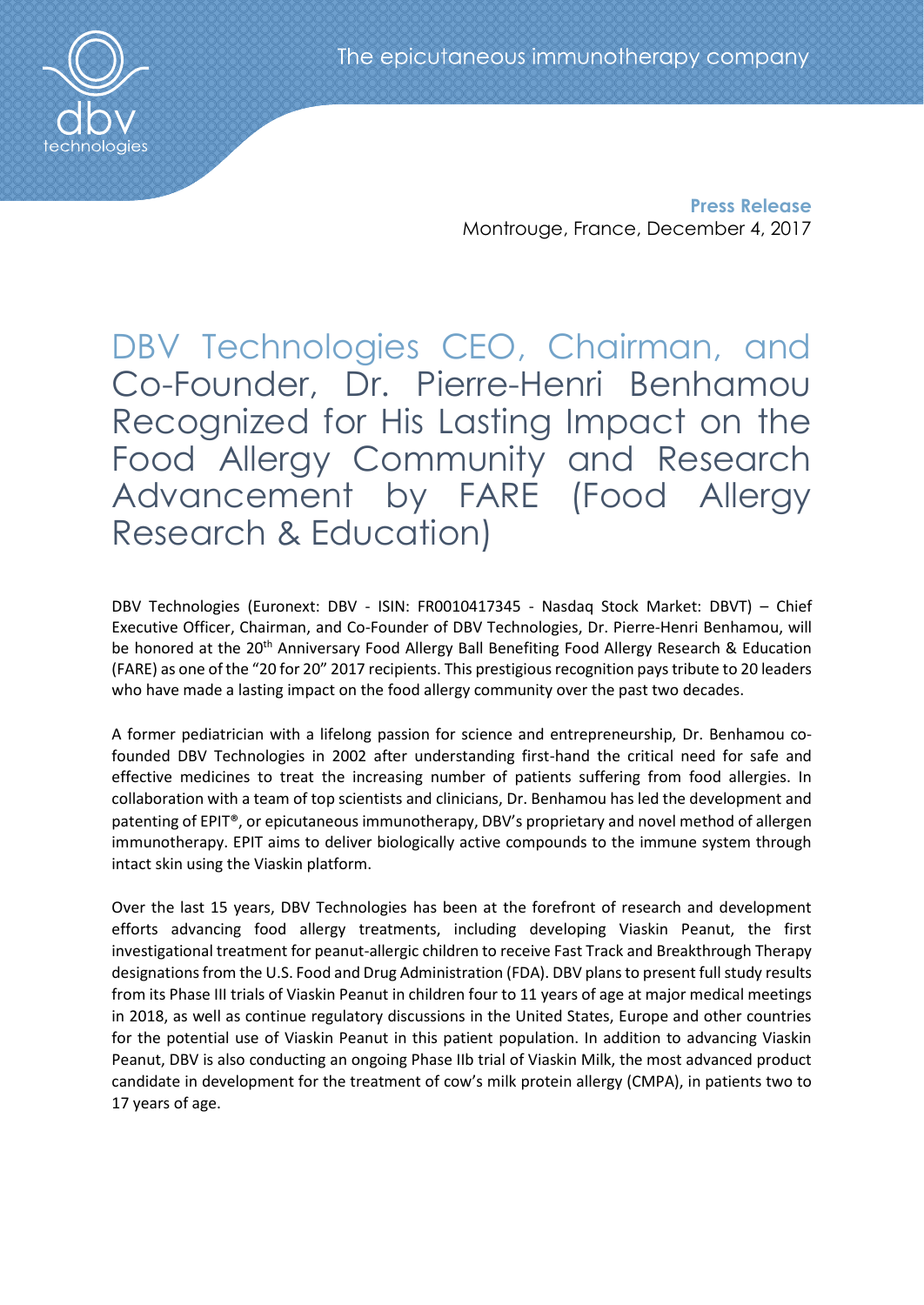

"*FARE has been a positive catalyst for progress and innovation in the field of food allergies, and a vital partner in the advancement of clinical research. I am deeply honored to be among the leaders who are receiving this special recognition from FARE. Whether we are in pharmaceuticals, academia, or the non-profit arena, we share a common mission: to address the unmet needs for food-allergic patients*,*"*  said **Dr. Benhamou**. *"We are proud of our clinical trials exploring a new class immunotherapy to potentially treat patients with food allergies, and remain hopeful that our efforts will lead to transforming the lives of these patients and their caretakers."*

FARE will hold the 20<sup>th</sup> Anniversary of the Food Allergy Ball on Monday, December 4, 2017 at The Pierre in New York City. The 2017 "20 for 20" commemorates the 20<sup>th</sup> anniversary of this event. All proceeds will benefit FARE, a national nonprofit organization with the mission of improving the quality of life and the health of individuals with food allergies, and providing them hope through the promise of new treatments.

## **About DBV Technologies**

DBV Technologies is developing Viaskin®, a proprietary technology platform with broad potential applications in immunotherapy. Viaskin is based on epicutaneous immunotherapy, or EPIT®, DBV's method of delivering biologically active compounds to the immune system through intact skin. With this new class of selfadministered and non-invasive product candidates, the company is dedicated to safely transforming the care of food allergic patients, for whom there are no approved treatments. DBV's food allergies programs include ongoing clinical trials of Viaskin Peanut and Viaskin Milk, and preclinical development of Viaskin Egg. DBV is also pursuing a human proof-of-concept clinical study of Viaskin Milk for the treatment of Eosinophilic Esophagitis, and exploring potential applications of its platform in vaccines and other immune diseases. DBV Technologies has global headquarters in Montrouge, France and New York, NY. Company shares are traded on segment A of Euronext Paris (Ticker: DBV, ISIN code: FR0010417345), part of the SBF120 index, and traded on the Nasdaq Global Select Market in the form of American Depositary Shares (each representing one-half of one ordinary share) (Ticker: DBVT). For more information on DBV Technologies, please visit our website: [www.dbv](http://www.dbv-technologies.com/)[technologies.com](http://www.dbv-technologies.com/)

## **About FARE**

Food Allergy Research & Education (FARE) works on behalf of the 15 million Americans with food allergies, including all those at risk for life-threatening anaphylaxis. This potentially deadly disease affects 1 in every 13 children in the U.S. – or roughly two in every classroom. FARE's mission is to improve the quality of life and the health of individuals with food allergies, and to provide them hope through the promise of new treatments. Our work is organized around three core tenets: LIFE – support the ability of individuals with food allergies to live safe, productive lives with the respect of others through our education and advocacy initiatives; HEALTH – enhance the healthcare access of individuals with food allergies to state-of-the-art diagnosis and treatment; and HOPE – encourage and fund research in both industry and academia that promises new therapies to improve the allergic condition.

For more information, please visit [www.foodallergy.org.](http://www.foodallergy.org/)